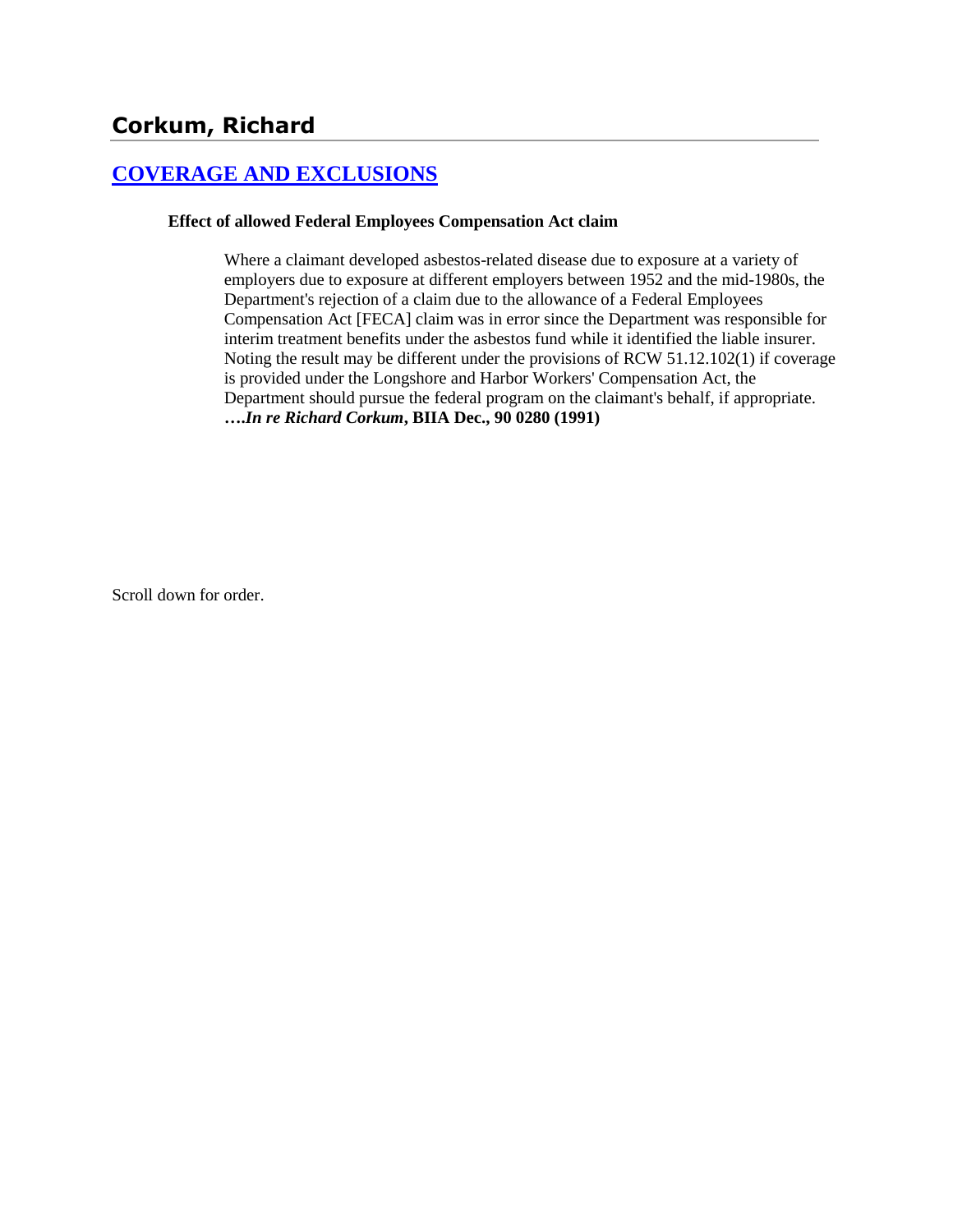#### **BEFORE THE BOARD OF INDUSTRIAL INSURANCE APPEALS STATE OF WASHINGTON**

**)**

**IN RE: RICHARD C. CORKUM ) DOCKET NO. 90 0280**

**CLAIM NO. K-394340 ) DECISION AND ORDER**

APPEARANCES:

Claimant, Richard C. Corkum, by Levinson, Friedman, Vhugen, Duggan, Bland & Horowitz, per Ronald R. Ward and William D. Hochberg

Employer, Various None

Department of Labor and Industries, by The Attorney General, per Winslow Whitman, Assistant

This is an appeal filed on behalf of the claimant, Richard Corkum, on January 16, 1990 from an order of the Department of Labor and Industries dated January 9, 1990. The order rejected Mr. Corkum's claim for the reason that the evidence revealed that the last injurious exposure which gave rise to the disease for which this claim was filed did not occur during employment subject to coverage under the industrial insurance laws of the State of Washington and that the claim was not considered allowable under the asbestos fund as the federal claim had been allowed. **REVERSED AND REMANDED**.

## **PRELIMINARY ISSUE**

Proposed Finding of Fact No. 1 set forth in the Proposed Decision and Order presents an issue of the jurisdiction of the Department to issue its January 9, 1990 order from which this appeal was taken. As proposed, it appears the Department originally rejected Mr. Corkum's claim by an order dated April 1, 1988 and no timely protest or appeal was filed to that order. We have reviewed the Department's claim file in order to attempt to resolve this jurisdictional question. In re Mildred Holzerland, BIIA Dec., 15,729 (1965).

The Department file reveals that on April 17, 1989 the Department received a declaration, signed by Mr. Corkum, which states that he did not receive the order dated April 1, 1988. The Department file does not reveal when the April 1, 1988 order was properly communicated to Mr. Corkum. The Department and the claimant have stipulated that the order of January 9, 1990 was issued within sixty days of the communication of the April 1, 1988 Department order.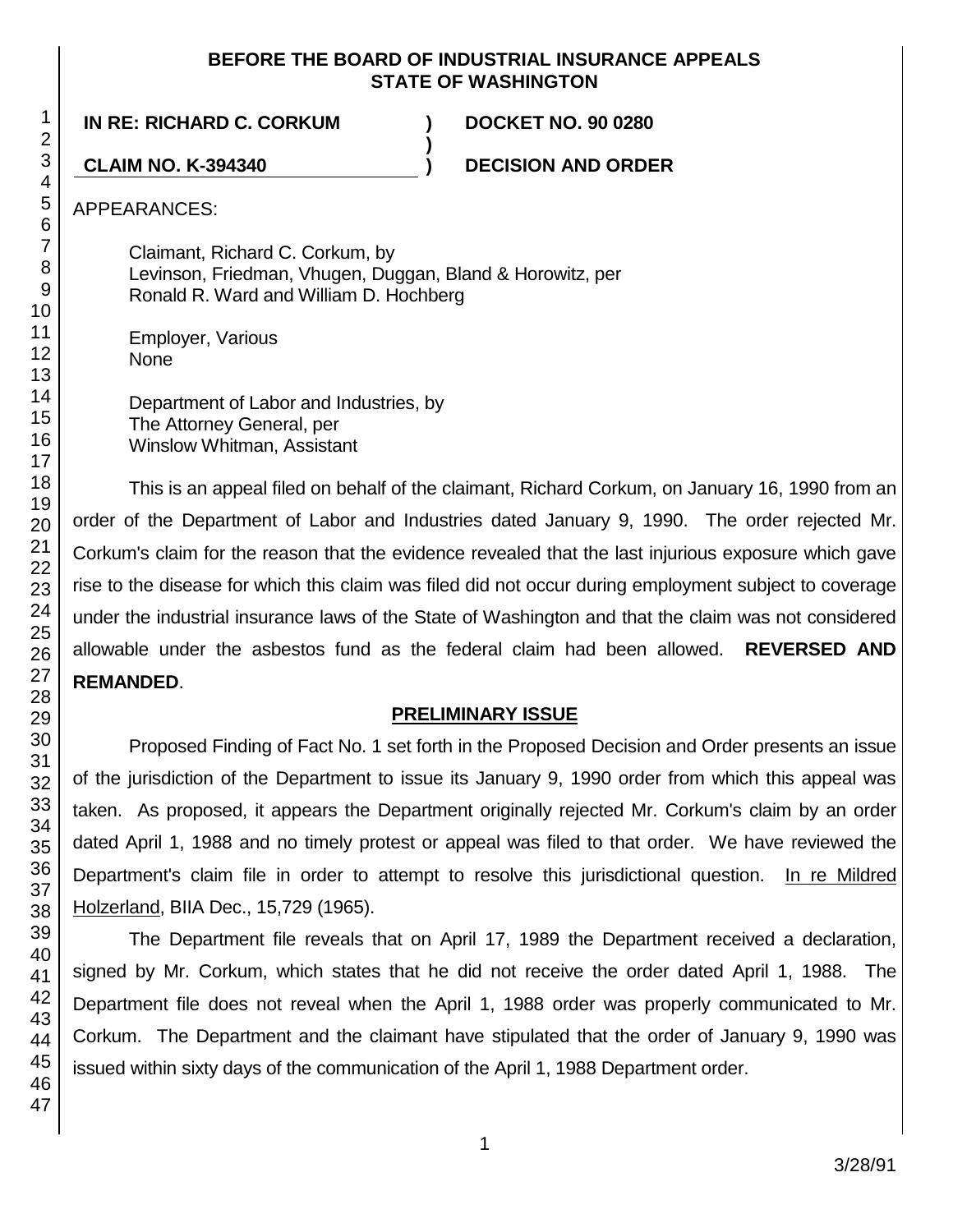## **DECISION**

Pursuant to RCW 51.52.104 and RCW 51.52.106, this matter is before the Board for review and decision on a timely Petition for Review filed by the Department to the Proposed Decision and Order issued on September 25, 1990 in which the order of the Department dated January 9, 1990 was reversed and the matter remanded to the Department with direction to further investigate the claim and issue a further determinative order.

This case was presented for decision based on stipulated facts and legal memoranda. The parties stipulated:

- 1. Richard C. Corkum has objective findings of asbestos-related disease as a result of asbestos exposure occurring at various times between 1952 and the mid-1980s, and with various employers subject to a variety of workers' compensation laws, both state and federal.
- 2. Richard C. Corkum has filed a claim for benefits under the Federal Employees Compensation Act of the United States for conditions resulting from asbestos exposure occurring in employment subject to the jurisdiction of this law. His claim was allowed for annual surveillance examinations on September 11, 1987. He has also filed a claim under the Federal Longshore and Harborworkers' Compensation Act, which has not been allowed as of May 9, 1990.
- 3. 3. Richard C. Corkum has worked for the following employers as a pipefitter, plumber, or sprinkler fitter, in situations where asbestos fiber was present:
	- 1952: Puget Sound Naval Shipyard, Bremerton, WA 1952: Grinnell Co. of the Pacific, Tacoma, WA 1952-1953, 1955 and 1959-1962: Todd Shipyard, Tacoma, WA 1952-1971: Lockheed Shipbuilding, Tacoma, WA 1965 (part-time): Duwamish Shipyards, Tacoma, WA 1971-1974: Tacoma Boatbuilding, Tacoma, WA 1979-1986: Todd Shipyard, Tacoma, WA
- 4. Richard C. Corkum's injurious exposure to asbestos began in 1952 when he was subject to the jurisdiction of the Federal Employees Compensation Act, while working for Puget Sound Naval Shipyard, and continued from 1952 to the mid-1980s, when he was subject to the jurisdiction of the Federal Longshore and Harborworkers' Compensation Act. From 1959 to 1963 he was exposed to asbestos while covered under the State Department of Labor and Industries jurisdiction. The last job site on which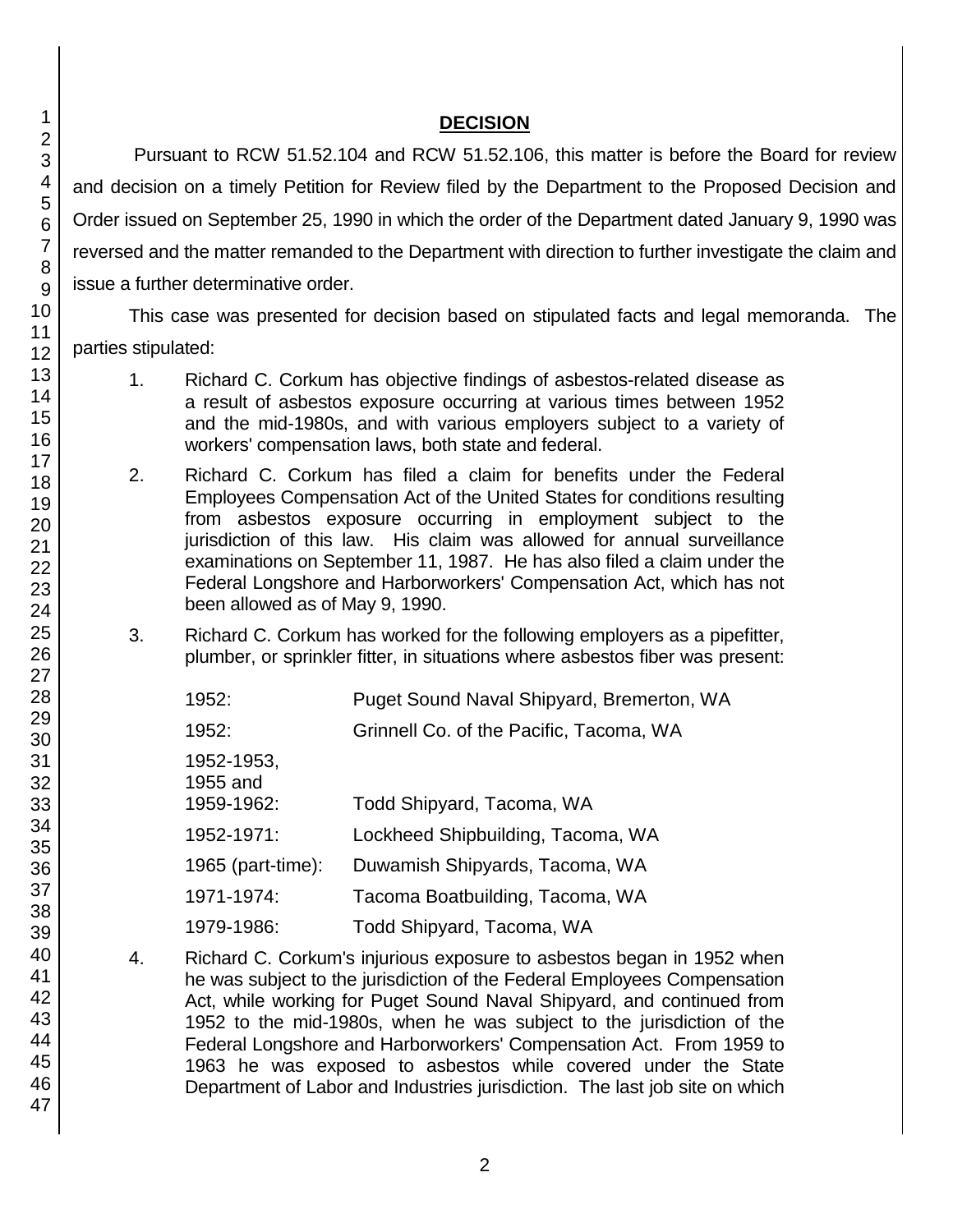he was exposed was at Todd Shipyard, Tacoma, Washington from 1979-1986.

- 5. On June 16, 1987, Richard C. Corkum filed a claim for benefits under Title 51 RCW.
- 6. On January 9, 1990, Richard C. Corkum's claim for benefits was rejected by the Department of Labor and Industries on the ground that he was not subject to coverage under the Industrial Insurance Laws of the State of Washington at the time of his last injurious exposure to asbestos, thereby excluding Mr. Corkum from coverage under the Department of Labor and Industries Asbestos Fund. Grounds set forth by the Department for the rejection were that he was last employed by Todd Shipyards and subject to the Longshore and Harborworkers' Compensation Act and that his claim had been allowed for annual surveillance examinations under the Federal Employees Compensation Act.
- 7. Department records indicated Richard C. Corkum was exposed to asbestos in employment covered by Title 51 RCW in 1952 and from 1959 to 1963 while working for various employers.

# Stipulation of Facts.

Although we agree with our industrial appeals judge that the Department order rejecting this claim should be reversed, we have granted review to clarify the legal basis for our decision, to direct the Department to pay interim benefits under the asbestos fund, to direct the Department to determine the liable insurer, and to direct the Department to pursue the federal program on behalf of the worker, if appropriate.

Mr. Corkum has made a prima facie showing of entitlement to interim benefits under the provisions of RCW 51.12.102(1). He has established:

- (a) there are objective clinical findings to substantiate that the worker has an asbestos-related occupational disease and
- (b) the worker's employment history has a prima facie indicia of injurious exposure to asbestos fibers while employed in the state of Washington in employment covered under this title. . . .

RCW 51.12.102(1). The Department argues, however, that it can reject Mr. Corkum's claim on the basis that his Federal Employees Compensation Act (FECA) claim has been allowed for annual surveillance examinations. According to the Department, the provisions of RCW 51.12.102(1) direct it to pay benefits only until the liable insurer initiates payments. Since the liable insurer, FECA, has initiated benefits, the Department argues it properly rejected the claim. With this we disagree.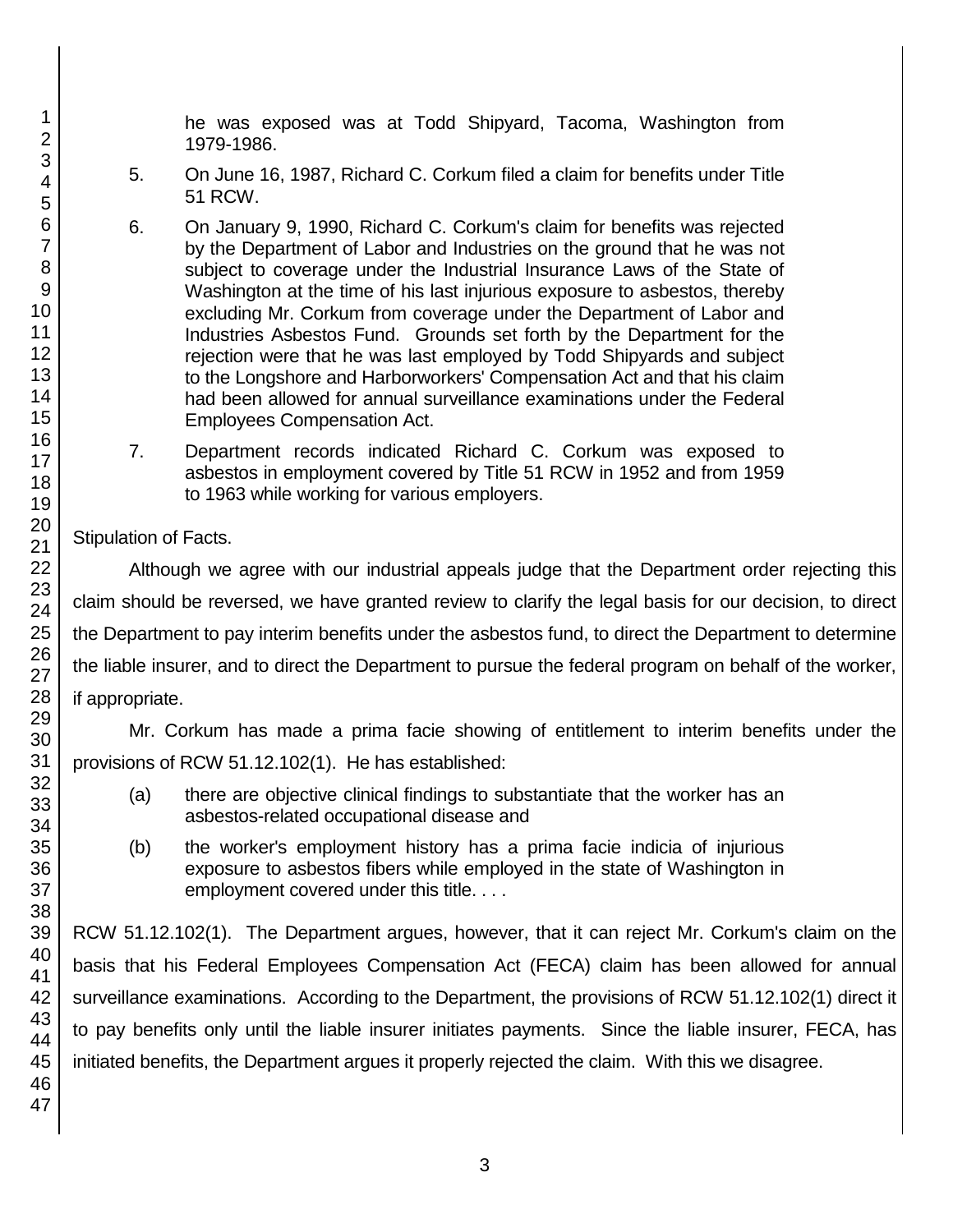The basis of Mr. Corkum's FECA claim is his exposure to asbestos fiber while employed at Puget Sound Naval Shipyard in 1952. RCW 51.12.060 specifically states that employees of the United States are not covered by Title 51 RCW. However, the mere fact that Mr. Corkum's FECA claim has been allowed is not sufficient basis for the Department to reject his claim. For he suffered subsequent injurious exposure while covered both by our state law and the Longshore and Harbor Workers' Compensation Act (LHWCA). If Mr. Corkum had only suffered exposure to injurious asbestos fiber during his employment covered by FECA, the Department's rejection of his claim would have been appropriate under the provisions of RCW 51.12.060. But since Mr. Corkum's maritime claim and state claim are based on exposure subsequent to his federal employment claim, he is entitled to at least interim state benefits under RCW 51.12.102.

RCW 51.12.102(1) specifically refers to any worker "who may have a right or claim for benefits under the maritime laws of the United States resulting from an asbestos-related disease. . . ." (Emphasis added) Mr. Corkum's maritime claim (LHWCA) had not been allowed as of the date of the Department order under appeal. Only his federal employment claim (FECA) had been allowed. The provisions of RCW 51.12.102(1) do not apply to federal employment claims. See, In re Edward H. Reichelt, Dckt. No. 87 4384 (January 20, 1989).

The Department also argues that the last injurious exposure rule permits the rejection of Mr. Corkum's claim. This is based on the fact that during the last years of employment in which he was injuriously exposed to asbestos fibers, Mr. Corkum was engaged in employment subject to LHWCA (Todd Shipyards from 1979 to 1986). Stipulation of Facts, Items 1., 3. and 4. See also, Department Order dated January 9, 1990. The Department cites RCW 51.32.180 (as amended 1988) and WAC 296-14-350 (1988). RCW 51.32.180 mandates the same benefits for workers and beneficiaries, regardless of whether the worker has sustained an industrial injury or an occupational disease. The 1988 amendments to RCW 51.32.180 and WAC 296-14-350(2) and (3) also establish the applicable schedule of benefits in occupational disease claims filed on or after July 1, 1988. In addition, WAC 296-14-350(1) provides: "The liable insurer in occupational disease cases is the insurer on risk at the time of the last injurious exposure to the injurious substance or hazard of disease which gave rise to the claim for compensation."

It appears that Mr. Corkum's last injurious exposure to asbestos fiber may well have occurred during employment covered by the LHWCA. Resolution of this appeal does not, however, turn on the likelihood of eventual LHWCA coverage for subsequent exposure. In order for Mr. Corkum to receive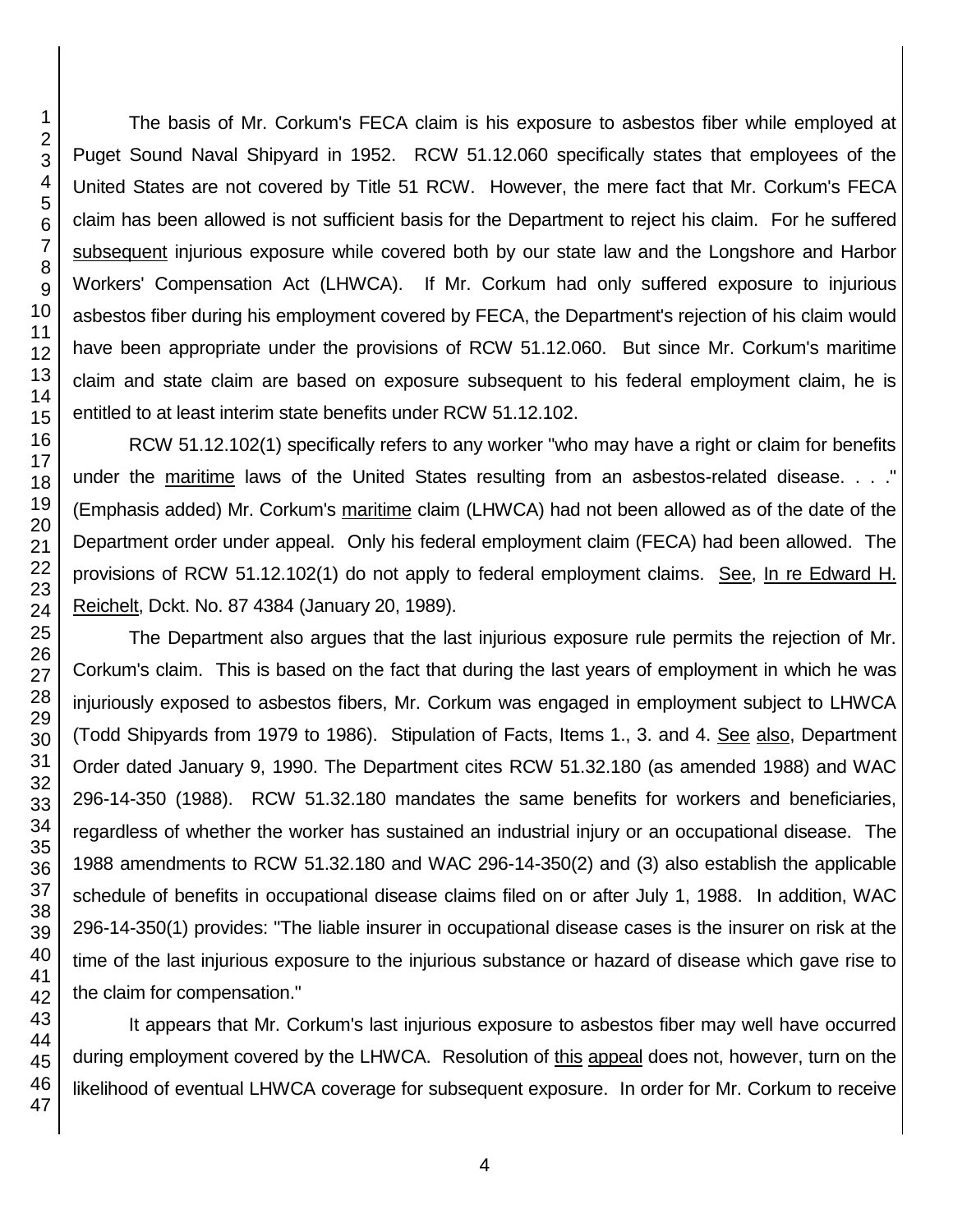interim benefits from the Department he need only show that he may have a maritime claim, that he has objective clinical findings to support an occupational disease claim for asbestos exposure, and that he has an employment history of injurious exposure while in employment covered under Title 51 RCW. RCW 51.12.102(1). This he has done. The Department then has the responsibility by statute to determine the liable insurer and "continue to pay benefits until the liable insurer initiates payments or benefits. . . ." Ibid. The last injurious exposure rule cannot be construed to deny interim benefits to workers based on employment not covered by this state's workers' compensation law.

A review of the legislative history of RCW 51.12.102 (Laws of 1988, ch. 271, ] 1 p. 1226, Substitute House Bill 1592) reveals that the driving force behind the legislation was a concern that workers who contracted asbestos-related occupational diseases frequently have work histories which include exposure to asbestos in several different employments which may be covered by more than one workers' compensation program. While jurisdictional battles were waged among the various compensation programs, workers were often totally disabled and without sources of income or medical coverage. The goal of the legislation was to provide state industrial insurance benefits to workers whose employment history established exposure to asbestos fibers while employed in covered employment in this state. Benefits would be paid even if the Department determined that benefits were owed by an insurer under the maritime laws. The Department would then pursue the federal program on behalf of the worker or be entitled to a lien against any third party recovery. See, Senate Bill Report, Committee on Economic Development and Labor (February 26, 1988); Floor synopsis, Substitute House Bill 1592; and, K. Haynes, Office of Program Research, House of Representatives, memorandum to House Commerce and Labor Committee (September 2, 1987).

Application of the last injurious exposure rule as argued by the Department would not only deny benefits to Mr. Corkum but also to significant numbers of workers the statute was clearly intended to cover. Further, as pointed out in the extensive discussion in the Proposed Decision and Order from Professor Larson's treatise on Workmen's Compensation, the last injurious exposure rule has generally been interpreted to apply to the last employer over which the particular compensation program has jurisdiction. 4 A. Larson, The Law of Workmen's Compensation, ] 95.25(d), at 17-187 (1990).

In Todd Shipyard Corp. v. Black, 717 F.2d 1280 (9th Cir. 1983), cert. denied, 104 S.Ct. 1910 (1984), the court discussed the last covered employer rule as it applies to LHWCA. Mr. Black had injurious exposure to asbestos fiber while employed in Washington state at Todd Shipyard,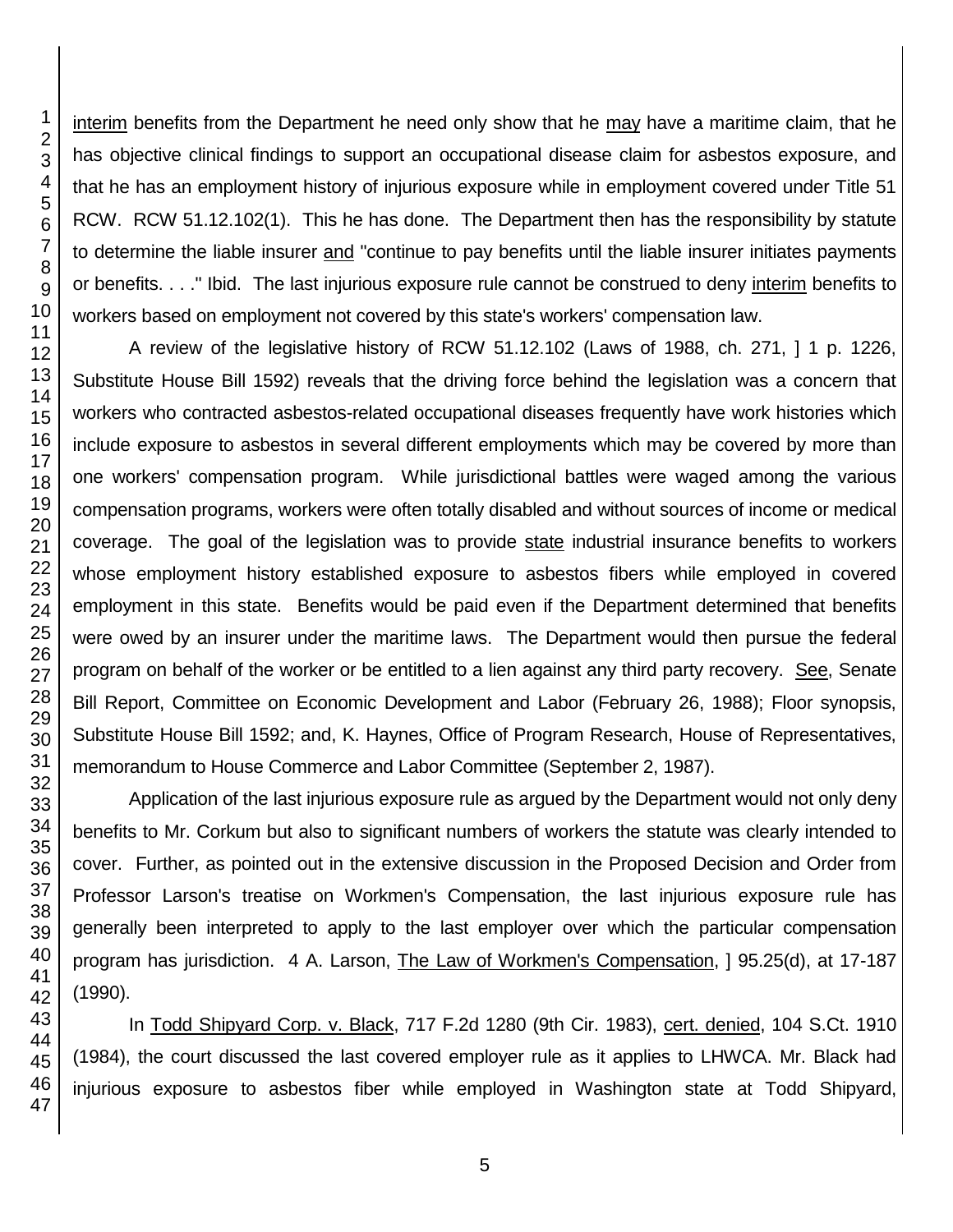employment covered by LHWCA. Subsequently, he worked in Washington for Boeing for 26 years where he again had injurious exposure to asbestos fiber. This employment was not covered by LHWCA. Todd Shipyard attempted to absolve its liability to Mr. Black using the last covered employer rule on the theory that Mr. Black was last exposed to asbestos at Boeing. The court held:

> The last covered employer rule means, plainly and simply, that the last employer covered by the LHWCA who causes or contributes to an occupational injury is completely liable for that injury. This is true even if the employee incurred the injury, in part, while subsequently working for an employer not covered by the Act.

## 717 F.2d at 1287.

In support of its decision, the court discussed the intent of Congress with regard to the last covered employer rule.<sup>1</sup> Black, at 1284-1286. This purpose is very similar to the intent behind our own RCW51.12.102, i.e., to avoid delay in benefits caused by disputes among insurers. See also RCW 51.04.010. The court in **Black** also pointed out that their interpretation of the rule had been endorsed in state cases where the last employer was located in a state different from that in which the claim had been brought. Black, at 1285. See generally, 4 A. Larson, The Law of Workmen's Compensation. § 95 (1990). The Washington statute is designed to deal with Washington problems. The last injurious exposure rule only applies within a given jurisdiction. The Department has no jurisdiction over employers covered by FECA or LHWCA. Therefore the Department cannot determine the liability of such an employer over whom the Department has no jurisdiction. Until the claim under LHWCA is competently adjudicated, RCW 51.12.102 applies.

Mr. Corkum has made a prima facie showing under the provisions of RCW 51.12.102(1). After review of the record, the Proposed Decision and Order, and the Department's Petition for Review, this Board is persuaded that the Department order of January 9, 1990 is incorrect and should be reversed and the claim remanded to the Department with directions to issue an order providing Mr. Corkum with benefits pursuant to RCW 51.12.102 and taking such further action as is required by law.

## **FINDINGS OF FACT**

1. On June 16, 1987 the Department of Labor and Industries received an application for benefits on behalf of Richard Corkum, alleging asbestos

l

 ${}^{1}E$ .g.: "Congress intended the last employer be completely liable because of "the difficulties and delays which would inhere in the administration of the Act" if attempts were made to apportion liability among several responsible employers [citation omitted]." 717 F.2d at 1285.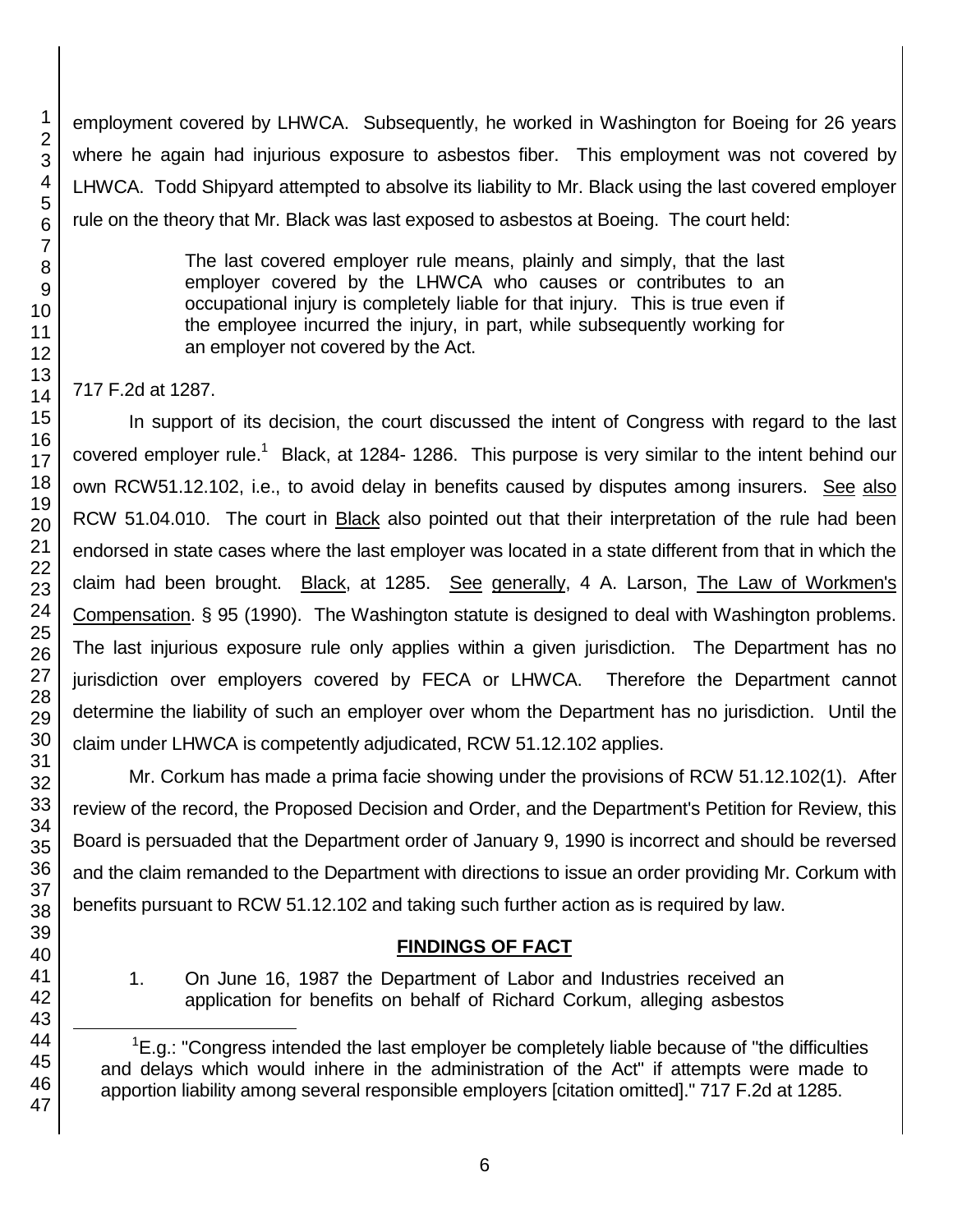exposure during the course of his employment with various employers. On April 1, 1988 the Department issued an order rejecting the claim for the reason that the injury occurred while Mr. Corkum was in the course of his employment subject to federal jurisdiction. Longshore and Harbor Workers' Compensation Act.

On January 9, 1990, within sixty days of the communication of the Department's order of April 1, 1988 to Mr. Corkum, the Department issued an order rejecting his claim for the reason that the last injurious exposure which gave rise to the occupational disease for which the claim was filed did not occur during employment subject to coverage under the industrial insurance laws of the State of Washington, and the claim was not considered allowable under the asbestos fund as the federal claim had been allowed.

On January 16, 1990 a notice of appeal was filed with the Board of Industrial Insurance Appeals from the Department order of January 9, 1990. On February 1, 1990, the Board issued an order granting the appeal, assigning it Docket No. 90 0280, and directing that proceedings be held on the issues raised.

- 2. From 1952 until 1986 Richard Corkum was exposed to asbestos fiber during the course of his employment with various employers as a pipefitter, plumber, and sprinkler fitter.
- 3. Mr. Corkum's injurious exposure to asbestos fibers during the course of his employment began in 1952 while he was subject to the jurisdiction of the Federal Employees Compensation Act. At various times between 1952 and 1963 Mr. Corkum was injuriously exposed to asbestos fibers while in the course of his employment with employers subject to the provisions of the Washington State Industrial Insurance Act. From 1963 through 1985 and part of 1986 Richard Corkum was subject to injurious exposure to asbestos fibers during the course of his employment with employers subject to the jurisdiction of the Federal Longshore and Harbor Workers' Compensation Act.
- 4. Richard Corkum has objective clinical findings of asbestos-related disease as a result of injurious exposure to asbestos fibers while in the course of his employment with various employers, including employment subject to the provisions of the Washington Industrial Insurance Act.
- 5. Richard Corkum filed a claim for Federal Employees Compensation Act benefits, for occupational exposure in 1952, which was allowed for annual surveillance exams. He also filed a claim for Federal Longshore and Harbor Workers' Compensation Act benefits. As of May 9, 1990, that claim was still pending.

## **CONCLUSIONS OF LAW**

1. The Board of Industrial Insurance Appeals has jurisdiction over the parties and subject matter of this appeal.